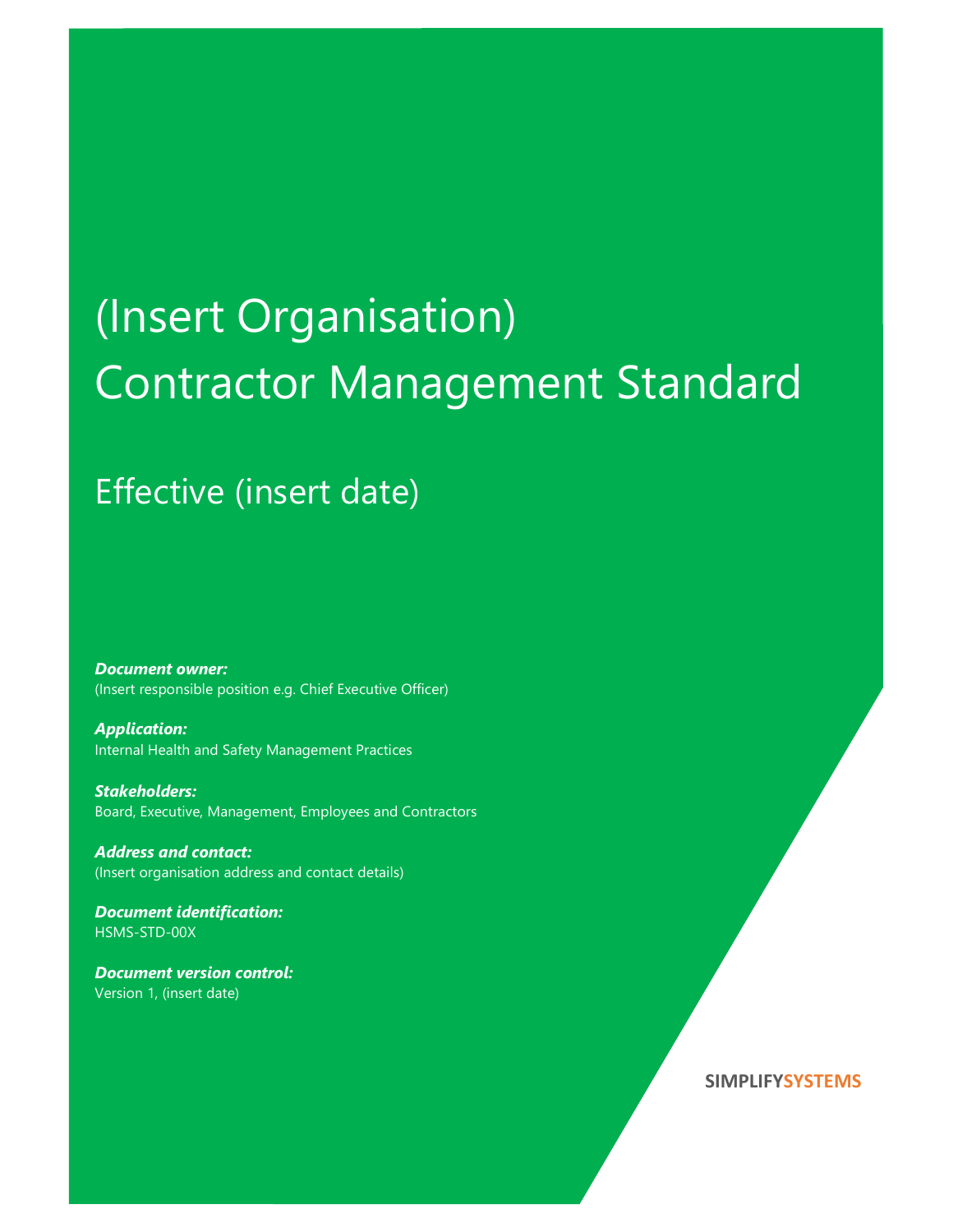### Contents

| 1.1  |  |
|------|--|
| 1.2  |  |
| 1.3  |  |
| 1.4  |  |
| 1.5  |  |
| 1.6  |  |
| 1.7  |  |
| 1.8  |  |
| 1.9  |  |
| 1.10 |  |
| 1.11 |  |
| 1.12 |  |
| 1.13 |  |
| 1.14 |  |
| 1.15 |  |
| 1.16 |  |
| 1.17 |  |
| 1.18 |  |
| 1.19 |  |